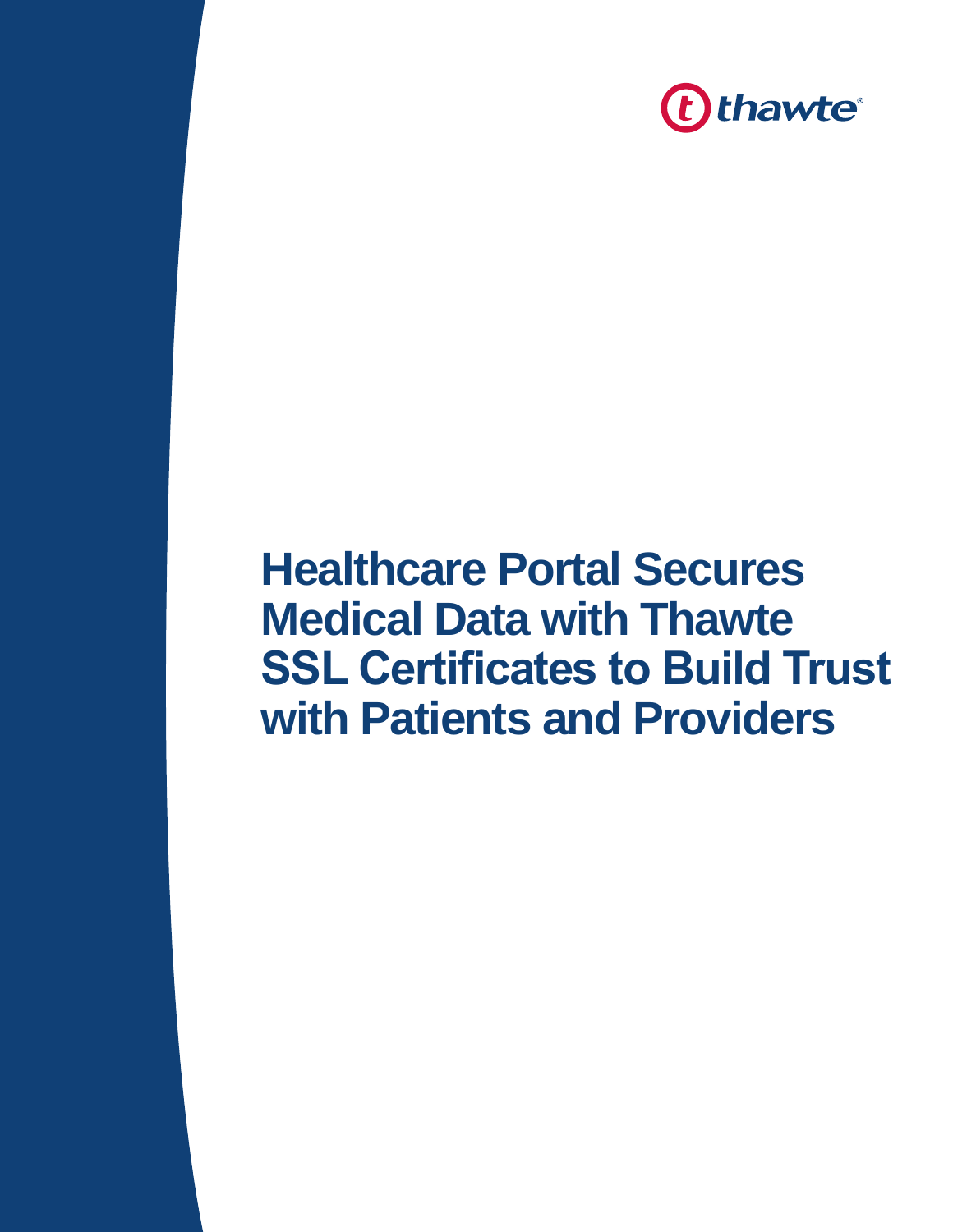# **Healthcare Portal Secures Medical Data with Thawte SSL Certificates to Build Trust with Patients and Providers**

ealth nexxus is a web-based health information and<br>communications portal that enhances interactions between individuals and healthcare providers. Launched in 2004, Health nexxus is owned and operated by Gateway File Systems Inc., a leading Canadian healthcare information systems research and development company. In addition to working with small medical practices and individual providers around the world, Gateway File Systems has partnered with major organizations including Kaiser Permanente, the British Columbia Organ Donor Registry, and Sutter Health located in Northern California.

### **Challenge**

#### **PROTECT MEDICAL RECORDS WHILE BUILDING TRUST WITH PATIENTS AND DOCTORS**

With more than 25 years of experience developing systems to manage Electronic Medical Records (EMRs), Gateway File Systems founder Brian Harper understands the power of improving access to healthcare information. "With electronic records, information from doctors and other healthcare service providers can be collected quickly and consolidated into one place," he says. "That way, doctors can get a comprehensive view of their patients' health and provide better care."

In 2004, Harper and his team decided to push the boundaries of traditional EMR systems by offering online access to medical records to both providers and patients. The result was Health nexxus, one of the world's first web-based healthcare information portals. "We knew that giving patients access to their health information online would empower them to be more involved in their own care, a change that would lead to better communication between doctors and patients, and result in better health outcomes overall," Harper says.

Since personal health information is extremely sensitive, Harper also knew that Health nexxus had to be highly secure. "If doctors and patients didn't trust the Health nexxus system, then no one would feel comfortable using it," he says. "That's why we began

### **SOLUTION SUMMARY**

#### **Industry:**

• Healthcare information technology

#### **Key Challenges:**

- Secure web-based healthcare information portal and protect highly confidential medical records
- Build trust with both health providers and patients, encouraging greater use of the portal
- Provide users with a visible, easy-to-understand signal that patient data is secure

#### **Solution:**

• Thawte® SSL Web Server Certificates with EV

#### **Results:**

- Provides safe, convenient online access to vital healthcare information
- Green extended validation bar gives users a clear signal that patient data is secure
- Allows portal to meet key healthcare compliance requirements and regulations



*"We tested EV with some of our doctors and we got excellent feedback. They said, 'yes, the green bar makes a lot of sense. I'm going to look for that on every site from now on.' Opting for Thawte EV SSL certificates has been a great choice for our business."*

*—Brian Harper, Owner, Health nexxus*